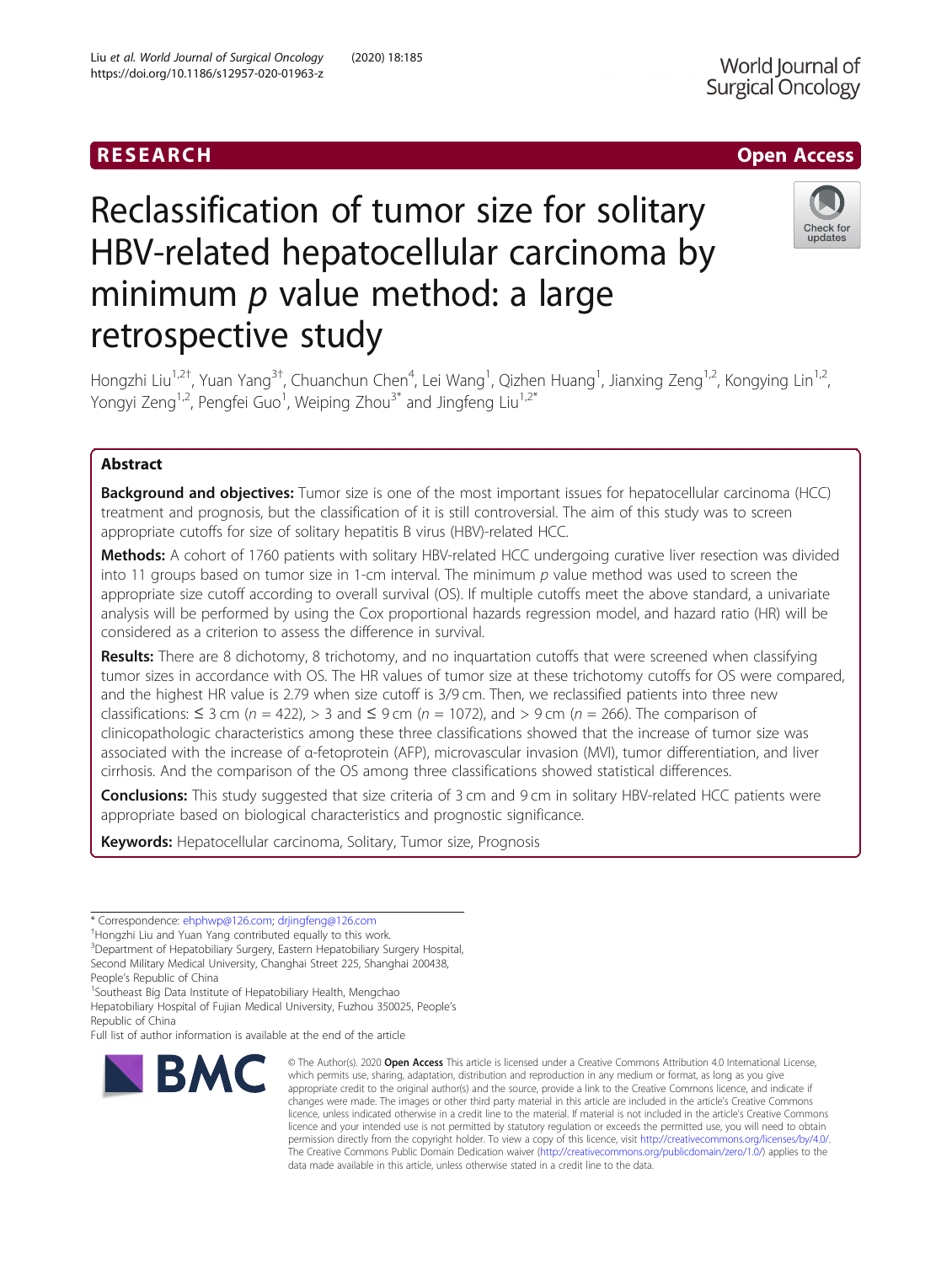## Introduction

Hepatocellular carcinoma (HCC) is the second leading cause of cancer-related death in the world [\[1](#page-8-0), [2\]](#page-8-0). Due to the high prevalence of hepatitis B virus (HBV) infection, the incidence of HCC in China alone accounts for about 55% cases globally [\[3](#page-8-0)]. Currently, liver resection (LR) is regarded as first-line treatment for HCC. Unfortunately, outcomes after resection are still suboptimal [[4](#page-8-0), [5\]](#page-8-0). Tumor size has been taken into account to be a poor-prognosis factor for HCC after LR, and it has been included in multiple HCC staging systems. However, there is no consensus regarding the cutoff criteria of size for the solitary HCC at present.

Many previous studies tend to focus on the cutoff of size for small HCC tumor alone or single large HCC tumor which is  $> 5$  cm  $[6-9]$  $[6-9]$  $[6-9]$  $[6-9]$ . Some studies analyzed solitary HCC of full size and screened size cutoffs based on overall survival (OS) [\[10](#page-8-0)–[12](#page-8-0)]. However, the tumor size cutoff results are inconsistent. In addition, lots of studies showed tumor size of 2 cm, 3 cm, and 5 cm could be the criterion of small HCC and many studies showed tumor size of 5 cm, 7 cm, 8 cm, and 10 cm could be independent predictors of death after LR [[10\]](#page-8-0). These findings call for appropriate methods to distinguish the tumor size of solitary HCC.

The method of minimum  $p$  value can be used to distinguish the quantitative indexes by the prognostic outcome [[13](#page-8-0), [14](#page-8-0)], and it has been used to classify tumor sizes in a multicenter study [[12](#page-8-0)]. The present study employed the minimum  $p$  value method to investigate whether patients with solitary HBV-related HCC of different sizes differed significantly in OS after LR, and screen appropriate cutoffs of size for solitary HBVrelated HCC.

# Patients and methods

## Study cohort

This study was conducted under the guideline of the 1975 Declaration of Helsinki and was approved by the Institutional Ethics Committee of the Mengchao Hepatobiliary Hospital of Fujian Medical University. Informed consent obtained from all patients was written before LR operation. Medical records of HCC patients from June 2008 to December 2014 were extracted from primary liver cancer big data (PLCBD) [[15](#page-8-0)]. Data were extracted by an engineer and were verified by five researchers in this study.

The inclusion criteria were as follows: (1) solitary HCC tumor, (2) Child-Pugh A or B liver function, (3) seropositive for HBV surface antigen (HBsAg) and seronegative for hepatitis C virus antibody (HCV-Ab), and (4) underwent curative hepatectomy. Exclusion criteria were as follows: (1) having received any preoperative anticancer treatments; (2) had a history of other cancers; (3) HCC caused by other reasons such as hepatitis C virus (HCV), alcohol consumption, and cryptogenic disease; and (4) pathological and clinical data are incomplete. Finally, 1760 patients were selected as the study cohort.

#### Study design

To examine possible subclassification of solitary HCC, HCCs with the largest tumor diameters  $\leq 10$  cm were divided into ten groups with 1-cm intervals, and HCCs with the largest tumor diameters > 10 cm were selected as one group. There were 10, 45, and 120 cutoffs of size when classifying our patients into dichotomy, trichotomy, and inquartation groups respectively. The rationale for adopting the appropriate cutoff value for solitary HBV-related HCC was confirmed by the minimum  $p$  value approach to predict OS after LR.

The OS rates were generated by using the Kaplan-Meier method, and the differences were compared by log-rank test. There was one  $p$  value when comparing OS of tumor size dichotomy, and the threshold of minimum *p* value was set at  $p < 0.05$ ,  $p < 0.01$ ,  $p <$ 0.001, or  $p \lt 0.0001$ . There were three and six p values when comparing pairwise tumor size trichotomy and inquartation. To control multiplicity in multiple comparison, Bonferroni analysis is used for controlling the incidence of type I errors. Hence, the threshold of minimum  $p$  value was set at  $p < 0.0167$ ,  $p < 0.01$ ,  $p < 0.001$ , or  $p < 0.0001$  when selecting appropriate trichotomy cutoff and  $p \lt 0.0083$ ,  $p \lt 0.0083$ 0.001, or  $p \lt 0.0001$  when selecting appropriate inquartation cutoff.

If multiple cutoffs meet the above standard, univariate analyses will be performed by using the Cox proportional hazards regression model, and hazard ratio (HR) will be considered as a criterion to assess the difference in survival. In contrast to the Kaplan-Meier method, Cox proportional hazards regression can provide an effect estimate by quantifying the difference in survival between tumor size groups. There was one HR value when comparing OS of tumor size dichotomy, and the highest one was screened according to the previous study  $[12]$  $[12]$ . A dummy variable was created when comparing OS of tumor size trichotomy and inquartation, and there existed two and three HR values, respectively. The highest last HR values (> last cutoff vs  $\leq$  the first one) were screened.

#### Clinicopathologic variables

The tumor size was based on the largest dimension of the tumor in the resected specimen. Microvascular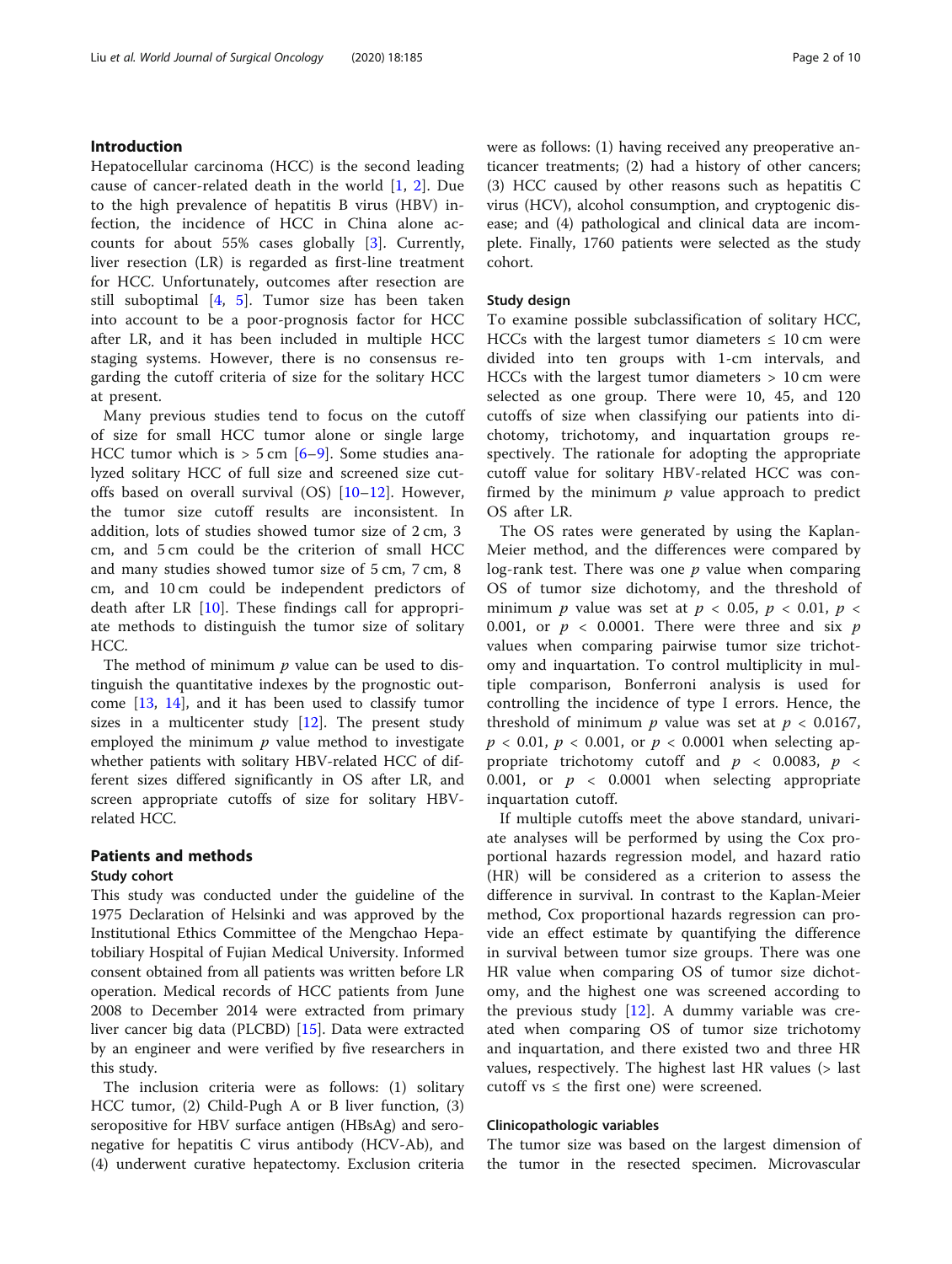invasion (MVI) was defined as the presence of tumor cell clusters within the blood vessels lined by the endothelium including the branch of the portal vein, hepatic vein, or capsular vessel [\[16](#page-8-0)]. Tumor differentiation was assessed according to the Edmondson-Steiner grade. Tumor stage was determined according to the Barcelona Clinic Liver Cancer (BCLC) staging system and American Joint Committee on Cancer (AJCC) staging system (8th edition) [[17,](#page-8-0) [18\]](#page-8-0).

#### Follow-up

Patients were followed up by the serum levels of αfetoprotein (AFP), ultrasonography, and computed tomography/magnetic resonance imaging at 1 month after LR operation, then every 2 months in the first 6 months, and every 3 months at a later time. The OS was defined as the time interval between the day of the operation and death. The last follow-up data were collected until December 31, 2018.

#### Statistical analysis

Continuous values were expressed as mean ± standard deviation (SD) or as median (range) and compared by using the  $t$  test or Mann-Whitney  $U$  test. Categorical variables were expressed as number (%) and compared by using the chi-square or Fisher's exact test. The OS rates were generated by using the Kaplan-Meier method, and the differences were compared by log-rank test. Univariate analyses were performed by employing the Cox proportional hazards regression model. Statistical analyses were performed by using IBM SPSS software (version 19.0, SPSS Inc., Chicago, IL). A  $p < 0.05$  (twotailed) was considered as the threshold of significance.

# Results

#### Clinicopathologic characteristics

The clinicopathologic characteristics of the 1760 solitary HBV-related HCC patients are summarized in Table 1. Most of these patients were male (85.1%), and the mean age was 50.7 (SD 10.2). Over half of the patients (54.5%) were detected with a positive HBVDNA (> 1000 IU/mL). Half of the patients (47.3%) were diagnosis of cirrhosis pathologically. There are only 583 (33.1%) who had AFP levels  $\geq 400 \text{ ng/mL}$ , and MVI incidence is 23.1%. The mean tumor diameter was 5.55 cm.

#### Tumor overall survival outcomes

Among all 1760 patients, the median survival time was 70 months. The 1-, 3-, and 5-year OS were 90.7%, 75.9%, and 57.8%, respectively. Patients were classified into 11 groups based on tumor size with 1-cm intervals, and the OS decreased with increasing tumor size (Fig. [1](#page-3-0)).

|  | $-1$<br>M.<br>$\sim$<br>۰.<br>۰.<br>- | -<br>$\sim$ | . .<br>$\sim$ | ÷ |
|--|---------------------------------------|-------------|---------------|---|
|  |                                       |             |               |   |
|  |                                       |             |               |   |
|  |                                       |             |               |   |

Table 1 The clinicopathologic factors of solitary HBV-related HCC patients who underwent initial hepatectomy ( $n = 1760$ )

| rice patients who anaerwent initial nepatectority<br>Parameter | Value           |
|----------------------------------------------------------------|-----------------|
| Age, years                                                     | $50.7 \pm 10.2$ |
| Sex                                                            |                 |
| Male                                                           | 1497 (85.1%)    |
| Female                                                         | 263 (14.9%)     |
| a-Fetoprotein, ng/mL                                           |                 |
| $\leq 20$                                                      | 726 (41.2%)     |
| $20 - 400$                                                     | 451 (25.6%)     |
| $\geq 400$                                                     | 583 (33.1%)     |
| HBV DNA, IU/ml                                                 |                 |
| $≤ 1000$                                                       | 801 (45.5%)     |
| >1000                                                          | 959 (54.5%)     |
| White blood cells, 10 <sup>9</sup> /L                          | $5.26 \pm 1.74$ |
| Platelet count, 10 <sup>9</sup> /L                             | 152 (23-479)    |
| Albumin, g/L                                                   | $41.7 \pm 3.74$ |
| Total bilirubin, µmol/L                                        | 13.4 (3.3-45.4) |
| y-Glutamyl transferase, IU/L                                   | 55.0 (10-1175)  |
| Alkaline phosphatase, IU/L                                     | 80.0 (17-1155)  |
| ALBI grade                                                     |                 |
| $\le -2.63$                                                    | 1270 (72.2%)    |
| > 2.63                                                         | 490 (27.8%)     |
| Blood loss, mL                                                 |                 |
| < 800                                                          | 1650 (93.8%)    |
| $\geq 800$                                                     | 110 (6.2%)      |
| Tumor size, cm                                                 | $5.55 \pm 3.48$ |
| Differentiation degree                                         |                 |
| 1/11                                                           | 295 (16.8%)     |
| III/IV                                                         | 1465 (83.2%)    |
| Microvascular invasion                                         |                 |
| Absent                                                         | 1354 (76.9%)    |
| Present                                                        | 406 (23.1%)     |
| AJCC stage                                                     |                 |
| T1a                                                            | 121 (6.9%)      |
| T <sub>1</sub> b                                               | 1250 (71.0%)    |
| T <sub>2</sub>                                                 | 389 (22.1%)     |
| <b>BCLC</b> stage                                              |                 |
| 0                                                              | 121 (6.9%)      |
| A                                                              | 1639 (93.1%)    |
| Tumor capsule                                                  |                 |
| Incomplete/absent                                              | 1232 (70.0%)    |
| Complete                                                       | 528 (30.0%)     |
| Cirrhosis                                                      |                 |
| Absent                                                         | 927 (52.7%)     |
| Present                                                        | 833 (47.3%)     |

Values shown are mean  $\pm$  SD, median (range), or n (%)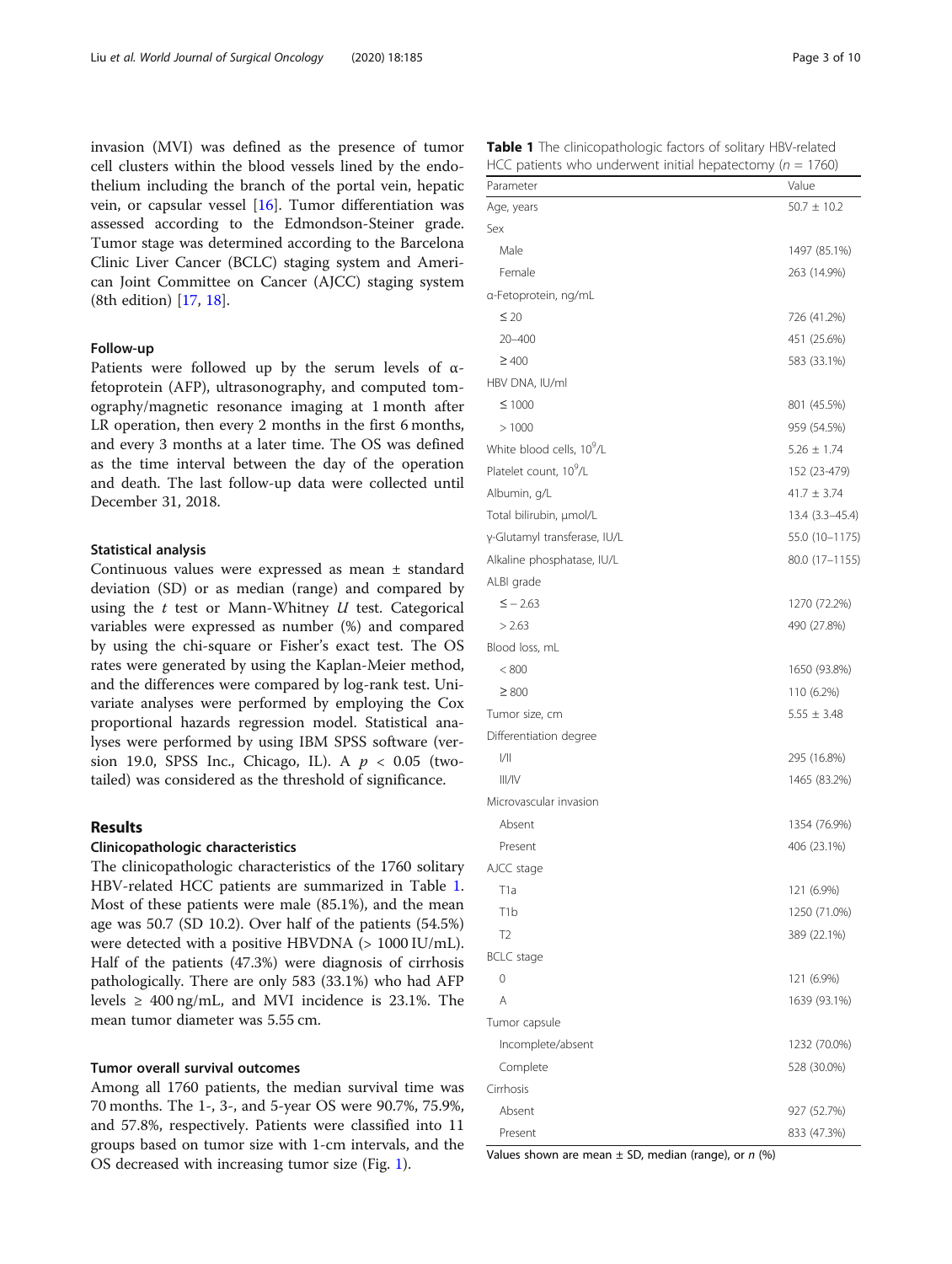<span id="page-3-0"></span>

# Tumor size cutoffs screening based on minimum  $p$  value of prognosis

To examine possible cutoffs of solitary HCC, the largest tumor diameters were subdivided by 10 dichotomy, 45 trichotomy, and 120 inquartation groups, and there were 10, 45, and 120 cutoffs after exhaustive search. The p values of log-rank test for OS of each cutoff were calculated and cutoffs were screened.

As much as 8 from 10 cutoffs were screened when classified tumor diameters by dichotomy, and the minimum  $p$  value was set at  $p < 0.0001$ . The HR values of tumor size at these cutoffs for OS were compared, and the highest is 2.074 when size cutoff is 9 cm (Table 2). Similarly, there were 8 from 45 cutoffs which were screened when classifying tumor size by trichotomy, and the minimum  $p$ value was set at  $p < 0.0001$  (Table [3\)](#page-4-0). The HR values of tumor size at these cutoffs for OS were compared, and the highest last HR value is 2.79 when size cutoff is 3/9 cm. However, there was no inquartation cutoff screened when the minimum  $p$ value was set at  $p < 0.0083$ .

# Redefinition of tumor size groups and their characteristics

We reclassified patients into three new categories: ≤ 3 cm ( $n = 422$ ), > 3 and  $\leq$  9 cm ( $n = 1072$ ), and > 9 cm ( $n = 266$ ). The comparison of clinicopathologic characteristics among these three new classifications (Table [4\)](#page-6-0) showed that the increase of tumor size was associated with the increase of AFP, white blood cell count (WBC), platelet count (PLT), γ-glutamyl transferase (GGT), alkaline phosphatase (ALP), volume of blood loss, MVI, tumor differentiation, and liver cirrhosis.

### Overall survival of the new three groups

Based on these biological characteristics and prognostic findings, we suggested 3/9 cm could be appropriate cutoff for tumor size of solitary HBV-related HCC. The overall 1-, 3-, and 5-year survival rates were 94.5%, 84.5%, and 69.0% in patients with HCC  $\leq$  3 cm; 92.0%, 76.3%, and 58.3% in patients with HCC > 3 and ≤ 9 cm; and 79.3%, 60.5%, and 37.4% in patients with HCC > 9 cm, respectively. The comparison

Table 2 The p values of log-rank test and HR values for OS of each dichotomy size cutoff

| Cox                                |
|------------------------------------|
| HR-OS (95% CI)                     |
|                                    |
|                                    |
| 1.702 (1.408-2.059)                |
| 1.881 (1.613-2.194)                |
| 1.87 (1.615-2.164)                 |
| 2.049 (1.766-2.377)                |
| 1.968 (1.683-2.302)                |
| 1.948 (1.650-2.299)                |
| $2.074$ <sup>#</sup> (1.737-2.476) |
| 2.013 (1.662-2.439)                |
|                                    |

OS overall survival, HR hazard ratio, CI confidence interval

 $*$ The  $p$  values of log-rank test for OS of size cutoff had significant statistical difference ( $p < 0.0001$ );  $*$  The highest HR value of Cox proportional analysis for OS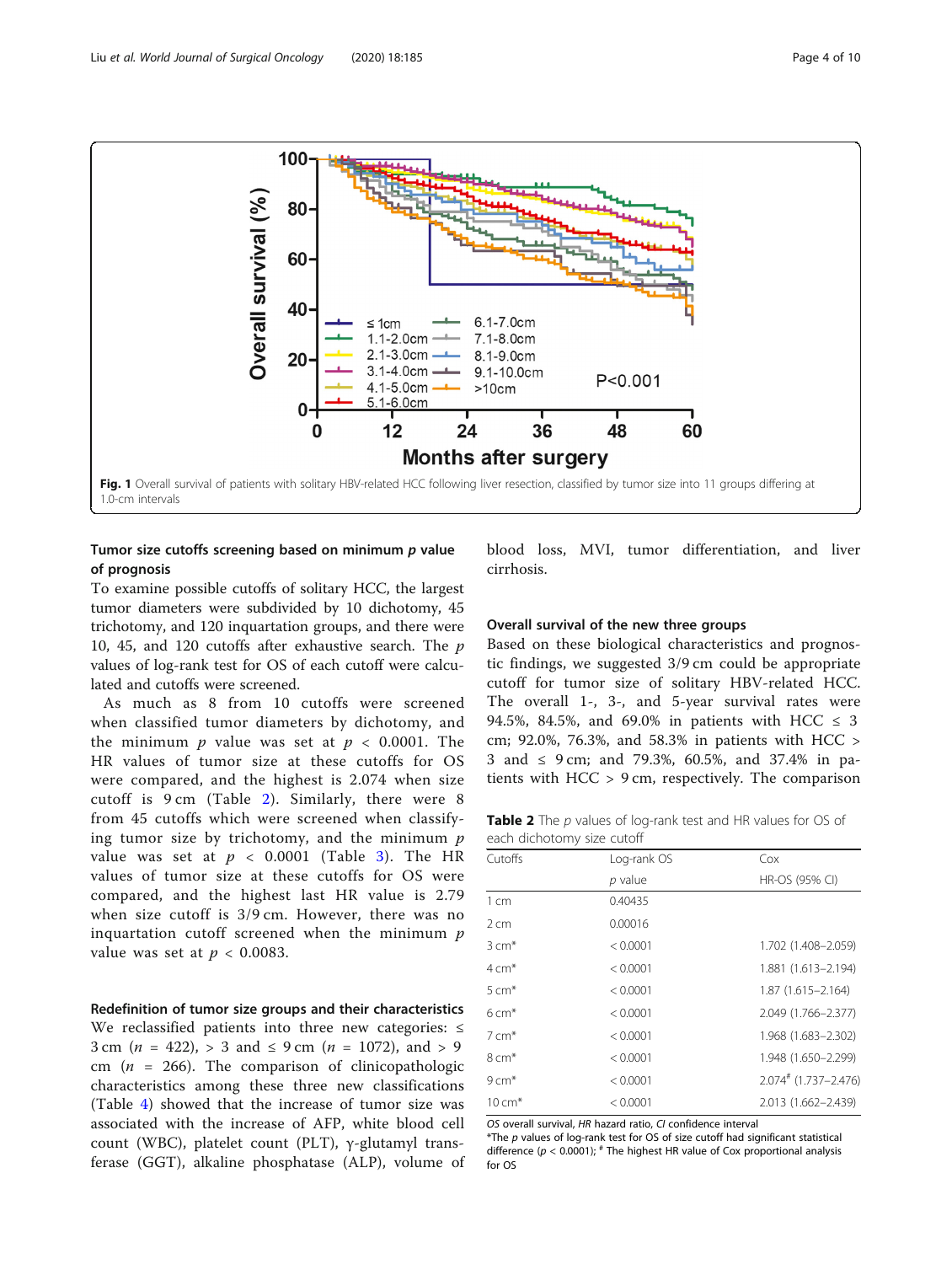<span id="page-4-0"></span>Table 3 The p values of log-rank test and HR values for OS of each trichotomy size cutoff

| Cutoffs (cm)             |                | $p$ value of log-rank |                    |                      | HR (95% CI) of Cox      |                                  |  |
|--------------------------|----------------|-----------------------|--------------------|----------------------|-------------------------|----------------------------------|--|
| Α                        | B              | $\leq$ A vs. A~B      | $\leq A$ vs. $> B$ | $A \sim B$ vs. $> B$ | $A \sim B$ vs. $\leq A$ | $> B$ vs. $\leq A$               |  |
| $\mathbf{1}$             | $\sqrt{2}$     | 0.611280              | 0.417322           | 0.000224             |                         |                                  |  |
| $\overline{\phantom{a}}$ | 3              | 0.401394              | 0.424487           | < 0.0001             |                         |                                  |  |
| $\overline{\phantom{a}}$ | 4              | 0.588828              | 0.327959           | < 0.0001             |                         |                                  |  |
| $\overline{\phantom{a}}$ | 5              | 0.566227              | 0.277350           | < 0.0001             |                         |                                  |  |
| $\overline{\phantom{a}}$ | 6              | 0.545619              | 0.222792           | < 0.0001             |                         |                                  |  |
| $\overline{\phantom{a}}$ | 7              | 0.493309              | 0.263552           | < 0.0001             |                         |                                  |  |
| $\overline{\phantom{a}}$ | 8              | 0.482870              | 0.257788           | < 0.0001             |                         |                                  |  |
| $\overline{\phantom{a}}$ | 9              | 0.460243              | 0.289755           | < 0.0001             |                         |                                  |  |
| $\overline{\phantom{a}}$ | 10             | 0.444595              | 0.325466           | < 0.0001             |                         |                                  |  |
| 2                        | 3              | 0.083743              | < 0.0001           | < 0.0001             |                         |                                  |  |
| $\overline{2}$           | 4              | 0.103040              | < 0.0001           | < 0.0001             |                         |                                  |  |
| $\overline{2}$           | 5              | 0.029683              | < 0.0001           | < 0.0001             |                         |                                  |  |
| $\overline{2}$           | 6              | 0.018186              | < 0.0001           | < 0.0001             |                         |                                  |  |
| $\overline{2}$           | 7              | 0.005548              | < 0.0001           | < 0.0001             |                         |                                  |  |
| $\overline{2}$           | 8              | 0.002914              | < 0.0001           | < 0.0001             |                         |                                  |  |
| $\overline{2}$           | 9              | 0.001960              | < 0.0001           | < 0.0001             |                         |                                  |  |
| $\overline{2}$           | 10             | 0.001138              | < 0.0001           | < 0.0001             |                         |                                  |  |
| 3                        | 4              | 0.451643              | < 0.0001           | < 0.0001             |                         |                                  |  |
| 3                        | 5              | 0.028445              | < 0.0001           | < 0.0001             |                         |                                  |  |
| 3                        | 6              | 0.009799              | < 0.0001           | < 0.0001             |                         |                                  |  |
| 3                        | 7              | 0.000557              | < 0.0001           | < 0.0001             |                         |                                  |  |
| 3                        | $8*$           | < 0.0001              | < 0.0001           | < 0.0001             | 1.472 (1.208-1.793)     | 2.574 (2.058-3.219)              |  |
| 3                        | $9*$           | < 0.0001              | < 0.0001           | < 0.0001             | 1.497 (1.23-1.82)       | $2.79$ <sup>#</sup> (2.21-3.523) |  |
| 3                        | $10*$          | < 0.0001              | < 0.0001           | < 0.0001             | 1.542 (1.27-1.874)      | 2.781 (2.176-3.554)              |  |
| $\overline{4}$           | 5              | 0.000843              | < 0.0001           | 0.001334             |                         |                                  |  |
| 4                        | 6              | 0.000214              | < 0.0001           | < 0.0001             |                         |                                  |  |
| 4                        | $7^*$          | < 0.0001              | < 0.0001           | < 0.0001             | 1.566 (1.312-1.868)     | 2.405 (2.009-2.879)              |  |
| 4                        | $8*$           | < 0.0001              | < 0.0001           | < 0.0001             | 1.63 (1.376-1.932)      | 2.464 (2.038-2.978)              |  |
| 4                        | 9*             | < 0.0001              | < 0.0001           | < 0.0001             | 1.646 (1.395-1.944)     | 2.67 (2.184-3.263)               |  |
| 4                        | $10*$          | < 0.0001              | < 0.0001           | < 0.0001             | 1.702 (1.447-2.004)     | 2.662 (2.148-3.299)              |  |
| 5                        | 6              | 0.074289              | < 0.0001           | < 0.0001             |                         |                                  |  |
| 5                        | 7              | < 0.0001              | < 0.0001           | 0.000524             |                         |                                  |  |
| 5                        | 8              | < 0.0001              | < 0.0001           | 0.001047             |                         |                                  |  |
| 5                        | $9*$           | < 0.0001              | < 0.0001           | < 0.0001             | 1.602 (1.352-1.9)       | 2.42 (2.004-2.922)               |  |
| 5                        | 10             | < 0.0001              | < 0.0001           | 0.000794             |                         |                                  |  |
| 6                        | $\overline{7}$ | < 0.0001              | < 0.0001           | 0.381256             |                         |                                  |  |
| 6                        | 8              | < 0.0001              | < 0.0001           | 0.255359             |                         |                                  |  |
| 6                        | 9              | < 0.0001              | < 0.0001           | 0.025411             |                         |                                  |  |
| 6                        | 10             | < 0.0001              | < 0.0001           | 0.069108             |                         |                                  |  |
| 7                        | 8              | 0.000275              | < 0.0001           | 0.449406             |                         |                                  |  |
| 7                        | 9              | < 0.0001              | < 0.0001           | 0.037663             |                         |                                  |  |
| 7                        | 10             | < 0.0001              | < 0.0001           | 0.109361             |                         |                                  |  |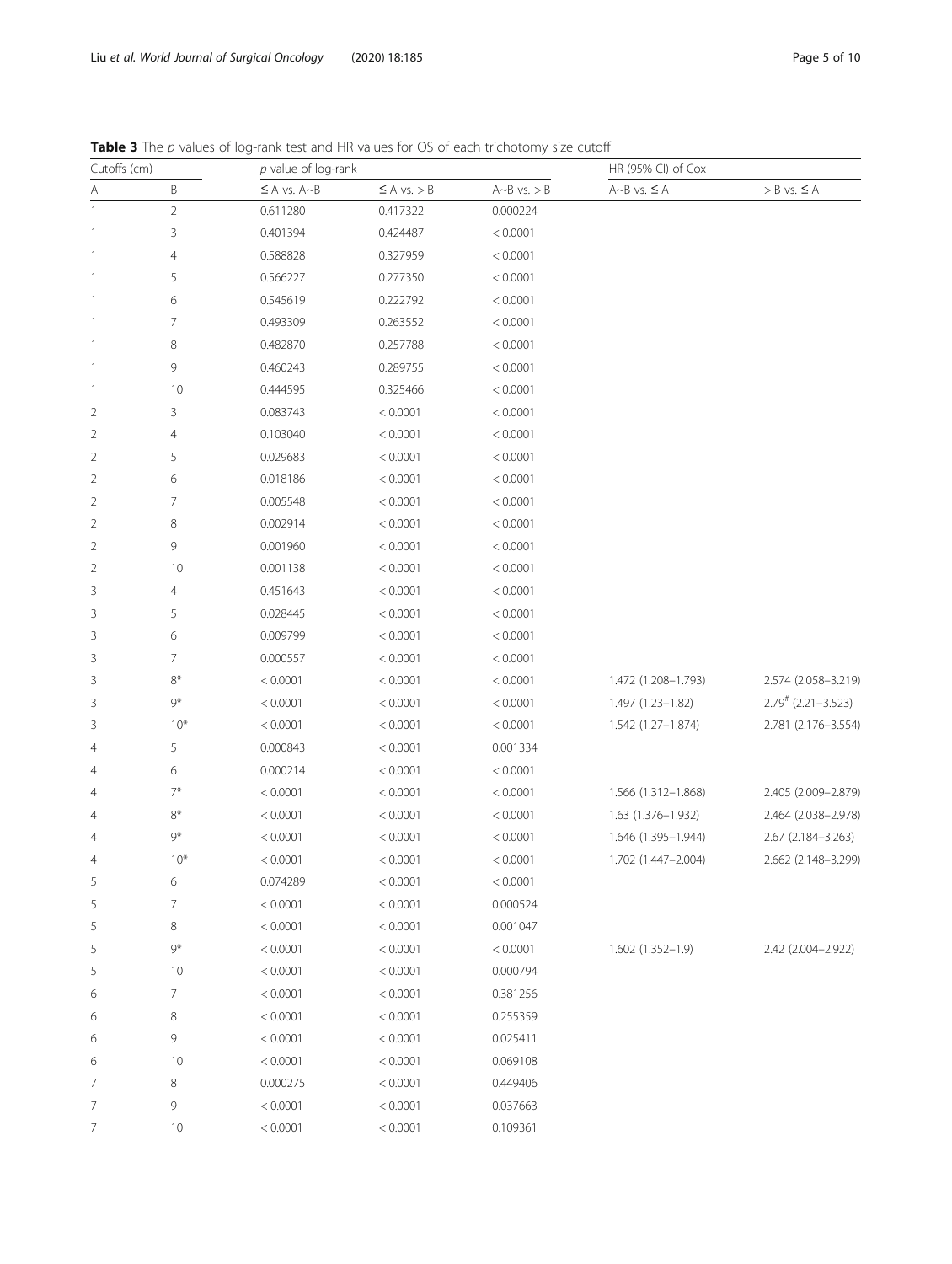| Cutoffs (cm) |    | p value of log-rank |                    |                      | HR (95% CI) of Cox      |                    |
|--------------|----|---------------------|--------------------|----------------------|-------------------------|--------------------|
| Α            | B  | $\leq$ A vs. A~B    | $\leq$ A vs. $>$ B | $A \sim B$ vs. $> B$ | $A \sim B$ vs. $\leq A$ | $>$ B vs. $\leq$ A |
| 8            |    | 0.044308            | < 0.0001           | 0.042670             |                         |                    |
| 8            | 10 | < 0.0001            | < 0.0001           | 0.166143             |                         |                    |
| Q            | 10 | < 0.0001            | < 0.0001           | 0.944208             |                         |                    |

Table 3 The p values of log-rank test and HR values for OS of each trichotomy size cutoff (Continued)

OS overall survival, HR hazard ratio, CI confidence interval

\*The p values of log-rank test for OS of size cutoff had significant statistical difference (p < 0.0001);  $*$  The highest HR value of Cox proportional analysis for OS

of the OS between any two subgroups showed statistical differences (all  $p < 0.001$ ) (Fig. [2\)](#page-7-0).

#### **Discussion**

Tumor size is a key characteristic of HCC, and its classification is one of the most important issues for HCC treatment and prognosis. However, there are currently no uniform cutoff criteria for the size of HCC. A systematic review showed there are three kinds of criteria for small HCC alone [\[19\]](#page-8-0). Even in different stage systems, the criteria for the size of solitary HCC are inconsistent. In this study, we subdivided tumor size by 1-cm intervals and analyzed the relationship between tumor size and the overall survival of 1760 patients with solitary HBVrelated HCC. Our results revealed a stepwise incremental deterioration in OS outcomes with increased tumor size, which is consistent with other studies [[10](#page-8-0), [11](#page-8-0)]. Then we employed the minimum  $p$  value method to screen the appropriate size cutoffs that could divide HCC tumor OS well.

Many previous studies showed that multiple dichotomy can divide tumor size well based on prognosis. The BCLC, AJCC, and Japan Integrated Staging Score (JIS) employ 2 cm as the cutoff for single HCC [\[17,](#page-8-0) [18](#page-8-0), [20](#page-8-0)], while the Hong Kong Liver Cancer (HKLC) and Chinese Liver Cancer (CNLC) staging system use a cutoff with 5 cm [\[21,](#page-8-0) [22](#page-9-0)]. One previous study suggested multiple size cutoffs such as 2 cm, 3 cm, 4 cm, 5 cm, 8 cm, and 10 cm have good discrimination for HCC prognosis [\[23](#page-9-0)]. In this study, similarly, dichotomy results of minimum  $p$ value of OS showed that 8 among 10 cutoffs can divide tumor size into 2 groups well. These evidences indicated dichotomy of HCC tumor size might not reflect the biological nature of HCC. Among these cutoffs, the HR values of OS are compared, and 9 cm has the highest HR for OS. This is inconsistent with the result of a multicenter study indicating 2 cm has the highest HR for OS  $[12]$  $[12]$ , which may be caused by different study population and treatment decisions in different countries or regions.

Then, we divided HCC tumors into 45 trichotomy groups. There are 8 cutoffs of size discriminated OS well when the minimum  $p$  value was set at  $p \leq$  0.0001. With the comparison of HR of these groups, we found that 3/9 cm cutoff groups have the highest HR value for OS. When we tried inquartation of tumor size, there were no cutoffs screened. Furthermore, the comparison of clinicopathologic characteristics of new classifications showed that the increase of tumor size was associated with biological characteristics. On the basis of these results, 3/9 cm could be an appropriate size cutoff for HCC tumor.

There are some similarities and differences with other studies. In one study of 857 patients with single HCC, 5/8 cm was suggested to be the cutoff of size after dividing HCC into 5 groups with 2-cm intervals and combining the adjacent groups with similar OS [[10\]](#page-8-0). Another large retrospective study chose the controversial cutoff of 5 cm as the boundary of small and large HCC after a similar method  $[11]$  $[11]$ . As the initial criteria of small HCC, 5 cm was raised since the mid to late 1970s [[24\]](#page-9-0). Along with the advances in radiographic diagnostic techniques and pathophysiology, smaller criteria such as 3 cm and 2 cm were proposed to replace the criteria of small HCC by many East-West study groups. The size cutoff of 2 cm was raised from BCLC system in 2003 based on the data of the Liver Cancer Study Group of Japan (LCSGJ) and has been adopted in the BCLC and AJCC staging system (eight edition). However, many studies showed tumors up to 2 cm are accounted for a very small proportion of HCC and hard to analyze their pathobiological characteristics [\[25](#page-9-0)]. Moreover, studies based on pathobiological characteristics indicated that 3 cm in diameter is an important turning point of HCC development, where HCC transformed from relatively benign behavior to a more aggressive progression [\[6](#page-8-0)]. From a clinical standpoint, single HCC tumors up to 3 cm had a similar 3-year OS rate when treated by radiofrequency ablation (RFA), percutaneous ethanol injection (PEI), and surgical resection  $[26]$  $[26]$ . Thus, 3 cm as a cutoff of small HCC had a pathobiological and treatment significance.

With the development of research, the cutoff of large HCC tumor size was no longer confined to 5 cm, which can be reflected in changes in criteria for liver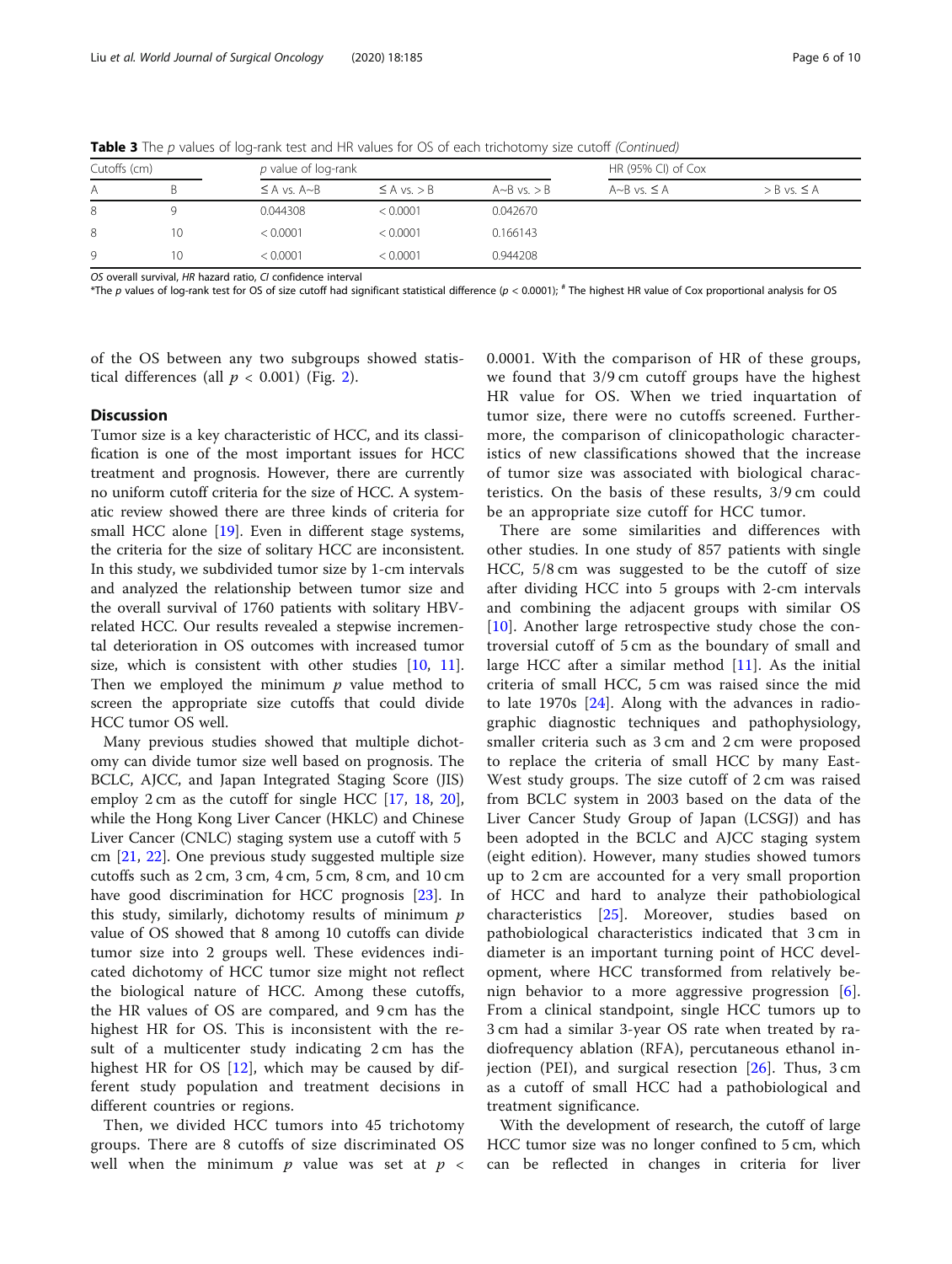# <span id="page-6-0"></span>Table 4 Comparison of clinicopathologic characteristics among three new classifications

| Parameter                             | $\leq$ 3 cm<br>$(n = 422)$ | $3 - 9$ cm   | > 9 cm      | p value          |                   |                  |  |
|---------------------------------------|----------------------------|--------------|-------------|------------------|-------------------|------------------|--|
|                                       |                            | $(n = 1072)$ | $(n = 266)$ | $\leq$ 3 vs. 3~9 | $3 - 9$ vs. $> 9$ | $\leq$ 3 vs. > 9 |  |
| Age, years                            |                            |              |             |                  |                   |                  |  |
| $\leq 50$                             | 212 (50.2%)                | 534 (49.8%)  | 139 (52.3%) | 0.928            | 0.519             | 0.662            |  |
| > 50                                  | 210 (49.8%)                | 538 (50.2%)  | 127 (47.7%) |                  |                   |                  |  |
| Sex                                   |                            |              |             |                  |                   |                  |  |
| Male                                  | 346 (82.0%)                | 928 (86.6%)  | 223 (83.8%) | 0.0303           | 0.293             | 0.604            |  |
| Female                                | 76 (18.0%)                 | 144 (13.4%)  | 43 (16.2%)  |                  |                   |                  |  |
| AFP, ng/mL                            |                            |              |             |                  |                   |                  |  |
| $\leq$ 20                             | 183 (43.4%)                | 471 (43.9%)  | 72 (27.1%)  | < 0.001          | < 0.001           | < 0.001          |  |
| $20 - 400$                            | 140 (33.2%)                | 249 (23.2%)  | 62 (23.3%)  |                  |                   |                  |  |
| $\geq 400$                            | 99 (23.5%)                 | 352 (32.8%)  | 132 (49.6%) |                  |                   |                  |  |
| HBV DNA, IU/ml                        |                            |              |             |                  |                   |                  |  |
| $\leq 1000$                           | 213 (50.5%)                | 488 (45.5%)  | 100 (37.6%) | 0.0951           | 0.0236            | 0.00126          |  |
| >1000                                 | 209 (49.5%)                | 584 (54.5%)  | 166 (62.4%) |                  |                   |                  |  |
| White blood cells, 10 <sup>9</sup> /L |                            |              |             |                  |                   |                  |  |
| < 4                                   | 131 (31.0%)                | 236 (22.0%)  | 41 (15.4%)  | < 0.001          | 0.0218            | < 0.001          |  |
| $\geq 4$                              | 291 (69.0%)                | 836 (78.0%)  | 225 (84.6%) |                  |                   |                  |  |
| Platelet count, 10 <sup>9</sup> /L    |                            |              |             |                  |                   |                  |  |
| $<100$                                | 115 (27.3%)                | 193 (18.0%)  | 15 (5.6%)   | < 0.001          | < 0.001           | < 0.001          |  |
| $\geq 100$                            | 307 (72.7%)                | 879 (82.0%)  | 251 (94.4%) |                  |                   |                  |  |
| Albumin, g/L                          |                            |              |             |                  |                   |                  |  |
| $<$ 35                                | 10 (2.4%)                  | 29 (2.7%)    | 14 (5.3%)   | 0.852            | 0.0545            | 0.0717           |  |
| $\geq 35$                             | 412 (97.6%)                | 1043 (97.3%) | 252 (94.7%) |                  |                   |                  |  |
| Total bilirubin, µmol/L               |                            |              |             |                  |                   |                  |  |
| $\leq$ 17.1                           | 314 (74.4%)                | 822 (76.7%)  | 205 (77.1%) | 0.391            | 0.958             | 0.485            |  |
| >17.1                                 | 108 (25.6%)                | 250 (23.3%)  | 61 (22.9%)  |                  |                   |                  |  |
| γ-Glutamyl transferase, IU/L          |                            |              |             |                  |                   |                  |  |
| $\leq 64$                             | 300 (71.1%)                | 663 (61.8%)  | 62 (23.3%)  | < 0.001          | < 0.001           | < 0.001          |  |
| >64                                   | 122 (28.9%)                | 409 (38.2%)  | 204 (76.7%) |                  |                   |                  |  |
| Alkaline phosphatase, IU/L            |                            |              |             |                  |                   |                  |  |
| $\leq$ 129                            | 410 (97.2%)                | 998 (93.1%)  | 181 (68.0%) | 0.00362          | < 0.001           | < 0.001          |  |
| >129                                  | 12 (2.8%)                  | 74 (6.9%)    | 85 (32.0%)  |                  |                   |                  |  |
| ALBI grade                            |                            |              |             |                  |                   |                  |  |
| $\le -2.63$                           | 321 (76.1%)                | 795 (74.2%)  | 154 (57.9%) | 0.486            | < 0.001           | < 0.001          |  |
| > 2.63                                | 101 (23.9%)                | 277 (25.8%)  | 112 (42.1%) |                  |                   |                  |  |
| Blood loss, mL                        |                            |              |             |                  |                   |                  |  |
| $< 800$                               | 417 (98.8%)                | 1024 (95.5%) | 209 (78.6%) | 0.00326          | < 0.001           | < 0.001          |  |
| $\geq 800$                            | 5 (1.2%)                   | 48 (4.5%)    | 57 (21.4%)  |                  |                   |                  |  |
| Differentiation degree                |                            |              |             |                  |                   |                  |  |
| $\left\vert /\right\vert \right\vert$ | 105 (24.9%)                | 174 (16.2%)  | 16 (6.0%)   | < 0.001          | < 0.001           | < 0.001          |  |
| III/IV                                | 317 (75.1%)                | 898 (83.8%)  | 250 (94.0%) |                  |                   |                  |  |
| Microvascular invasion                |                            |              |             |                  |                   |                  |  |
| Negative                              | 349 (82.7%)                | 830 (77.4%)  | 175 (65.8%) | 0.0292           | < 0.001           | < 0.001          |  |
| Positive                              | 73 (17.3%)                 | 242 (22.6%)  | 91 (34.2%)  |                  |                   |                  |  |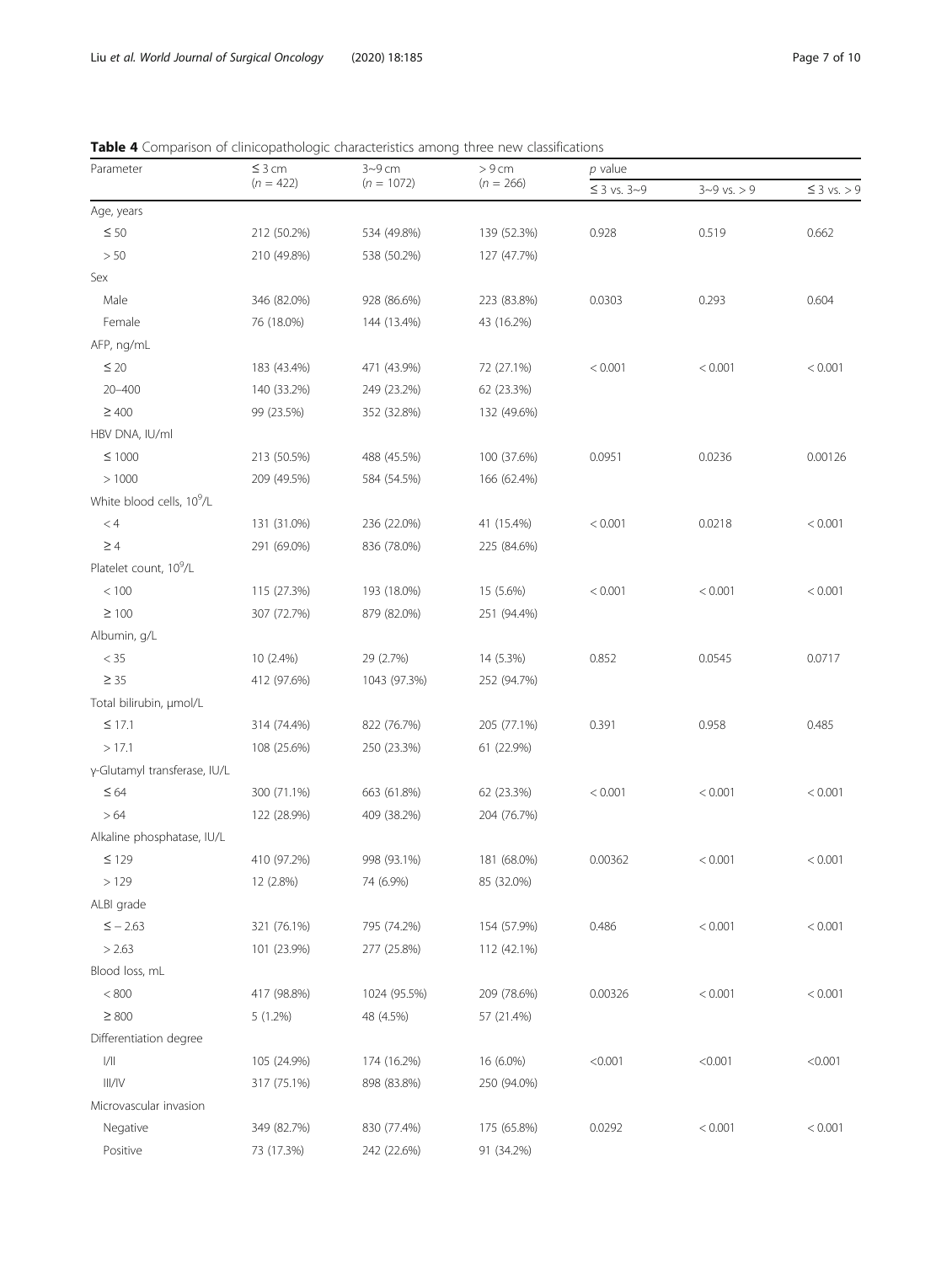<span id="page-7-0"></span>

|  |  | Table 4 Comparison of clinicopathologic characteristics among three new classifications (Continued) |
|--|--|-----------------------------------------------------------------------------------------------------|
|  |  |                                                                                                     |

| Parameter         | $\leq$ 3 cm<br>$(n = 422)$ | $3-9$ cm     | > 9 cm      | $p$ value        |                   |                  |
|-------------------|----------------------------|--------------|-------------|------------------|-------------------|------------------|
|                   |                            | $(n = 1072)$ | $(n = 266)$ | $\leq$ 3 vs. 3~9 | $3 - 9$ vs. $> 9$ | $\leq$ 3 vs. > 9 |
| Tumor capsule     |                            |              |             |                  |                   |                  |
| Incomplete/absent | 292 (69.2%)                | 735 (68.6%)  | 205 (77.1%) | 0.861            | 0.00827           | 0.0309           |
| Complete          | 130 (30.8%)                | 337 (31.4%)  | 61 (22.9%)  |                  |                   |                  |
| Cirrhosis         |                            |              |             |                  |                   |                  |
| Absent            | 157 (37.2%)                | 588 (54.9%)  | 182 (68.4%) | < 0.001          | < 0.001           | < 0.001          |
| Present           | 265 (62.8%)                | 484 (45.1%)  | 84 (31.6%)  |                  |                   |                  |
|                   |                            |              |             |                  |                   |                  |

transplantation. University of California, San Francisco (UCSF) criteria [\[27](#page-9-0)] and Up-to-Seven criteria [[28](#page-9-0)] implied single tumors  $\leq 6.5$  or  $\leq 6$  cm had a same prognosis with Milan criteria. Hangzhou criteria [[29](#page-9-0)] and Fudan criteria [\[30\]](#page-9-0) further broadened the size cutoff of single HCC tumor to 8 cm and 9 cm. In this study, we reclassified patients into three new classifications:  $\leq 3$  cm,  $> 3$  and  $\leq 9$  cm, and  $> 9$  cm according to the results of the minimum  $p$  value of OS. The comparison of clinicopathologic characteristics among these three groups showed that the increase of tumor size was associated with multiple pathobiological features such as AFP, MVI, tumor differentiation, and liver cirrhosis. In addition, the comparison of the overall survival between any two subgroups showed a statistical difference (all  $p < 0.001$ ). These indicated that 3/9 cm as the boundary of small HCC and large HCC had a biological meaning and prognostic significance.

There are a few limitations to this study. Firstly, although the study population is large enough, this is a retrospective study and thus the results may not be generalized. A multicenter prospective study may be necessary to perform to validate our results. Secondly, all of the study population was HBV-related HCC since their characteristics are different from non-HBV-related HCC. Thirdly,

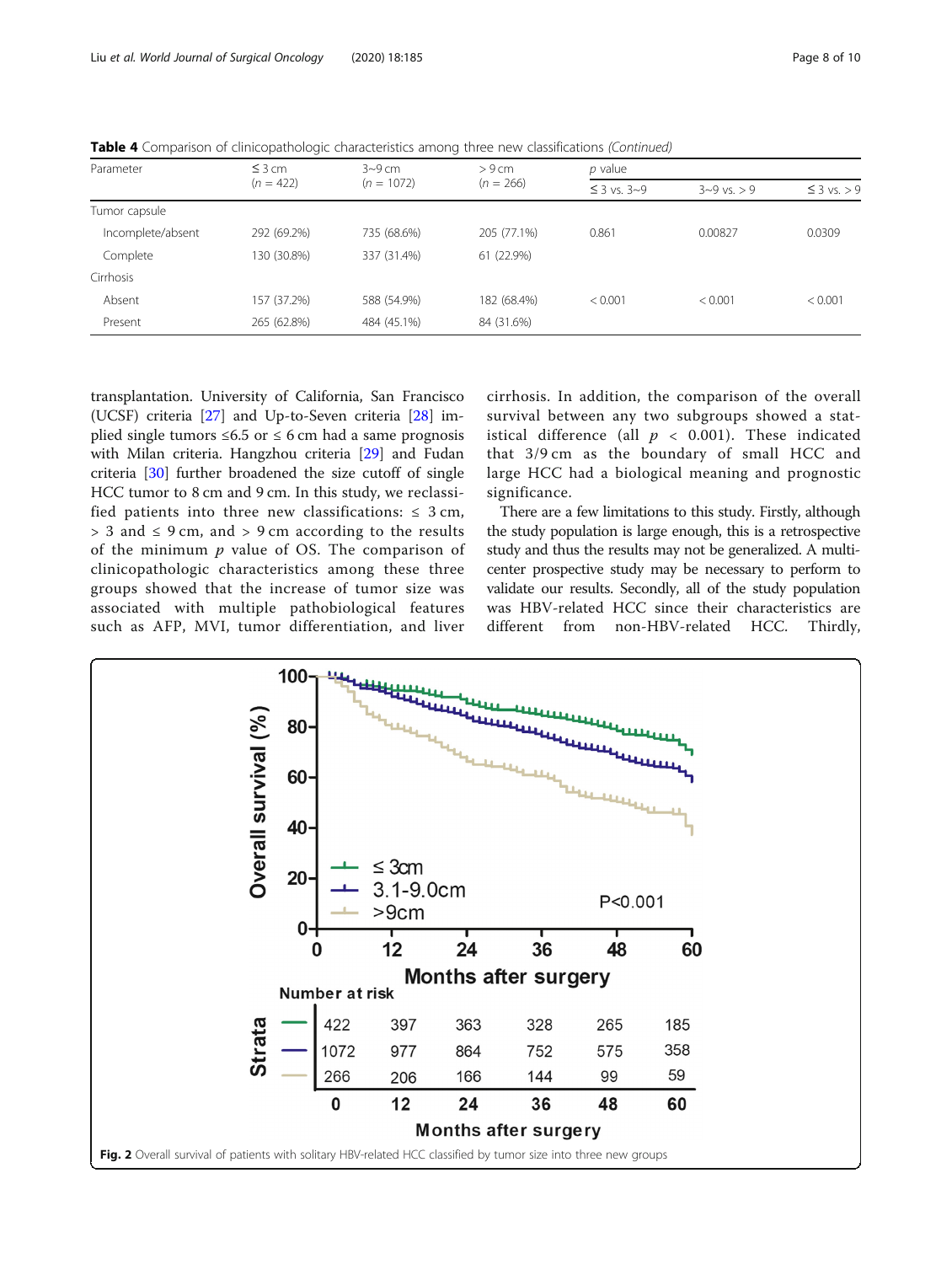<span id="page-8-0"></span>In conclusion, this study suggested that the tumor size with a cutoff of 3 cm and 9 cm in solitary HBV-related HCC patients was appropriate based on biological characteristics and prognostic significance.

### Supplementary information

Supplementary information accompanies this paper at [https://doi.org/10.](https://doi.org/10.1186/s12957-020-01963-z) [1186/s12957-020-01963-z.](https://doi.org/10.1186/s12957-020-01963-z)

Additional file 1: Table Supplement. Table S1. The p values of logrank test and HR values for RFS of each dichotomy size cutoff. Table S2. The p values of log-rank test and HR values for RFS of each trichotomy size cutoff. Table S3. The p values of log-rank test for RFS of each inquartation size cutoff.

#### Acknowledgements

The authors thank Mr. Xiaolong Liu, Mr. Xiangwen Liao, and Mr. Rui Jiang for their review of our study.

#### Authors' contributions

Jingfeng Liu, Weiping Zhou, and Pengfei Guo designed the study; Hongzhi Liu, Yuan Yang, Lei Wang, Chuanchun Chen, and Qizhen Huang contributed to the acquisition of data; Hongzhi Liu, Jianxing Zeng, Kongying Lin, and Yongyi Zeng contributed to the analysis of data; Hongzhi Liu and Yuan Yang drafted the article; Weiping Zhou revised the article. The authors read and approved the final manuscript.

#### Funding

Special fund of Fujian Development and Reform Commission (31010308), Fujian provincial medical center of hepatobiliary, key Clinical Specialty Discipline Construction Program of Fuzhou (201912002), and Fujian provincial health research talent training project (2019-1-85).

#### Availability of data and materials

All data generated or analyzed during this study are included in the articles.

Ethics approval and consent to participate

Not applicable

# Consent for publication

Not applicable

#### Competing interests

The authors declare that they have no competing interests.

#### Author details

<sup>1</sup>Southeast Big Data Institute of Hepatobiliary Health, Mengchao Hepatobiliary Hospital of Fujian Medical University, Fuzhou 350025, People's Republic of China. <sup>2</sup>Department of Hepatobiliary Surgery, Mengchao Hepatobiliary Hospital of Fujian Medical University, Xihong Road 312, Fuzhou 350025, People's Republic of China. <sup>3</sup>Department of Hepatobiliary Surgery, Eastern Hepatobiliary Surgery Hospital, Second Military Medical University, Changhai Street 225, Shanghai 200438, People's Republic of China. <sup>4</sup>Fuzhou Yixing Big Data Industry Investment Co., Ltd., Fuzhou 350025, People's Republic of China.

#### Received: 19 February 2020 Accepted: 17 July 2020 Published online: 24 July 2020

#### References

1. Organization WH: Liver cancer estimated incidence, mortality and prevalence worldwide in 2012. In.; 2015.

- 2. Kim E, Lisby A, Ma C, Lo N, Ehmer U, Hayer KE, Furth EE, Viatour P. Promotion of growth factor signaling as a critical function of β-catenin during HCC progression. Nat Commun. 2019;10(1):1909.
- 3. Mittal S, El-Serag HB. Epidemiology of HCC: consider the population. J Clin Gastroenterol. 2013;47:S2.
- 4. Tabrizian P, Jibara G, Shrager B, Schwartz M, Roayaie S. Recurrence of hepatocellular cancer after resection: patterns, treatments, and prognosis. Ann Surg. 2015;261(5):947–55.
- 5. Bruix J, Sherman M. Management of hepatocellular carcinoma: an update. Hepatology. 2011;53(3):1020–2.
- 6. Lu X-Y, Xi T, Lau W-Y, Dong H, Xian Z-H, Yu H, Zhu Z, Shen F, Wu M-C, Cong W-M. Pathobiological features of small hepatocellular carcinoma: correlation between tumor size and biological behavior. J Cancer Res Clin Oncol. 2011;137(4):567–75.
- 7. Ueno S, Kubo F, Sakoda M, Hiwatashi K, Tateno T, Mataki Y, Maemura K, Shinchi H, Natsugoe S, Aikou T. Efficacy of anatomic resection vs nonanatomic resection for small nodular hepatocellular carcinoma based on gross classification. J Hepato-Biliary-Pancreat Surg. 2008;15(5):493–500.
- 8. Fang K-C, Kao W-Y, Su C-W, Chen P-C, Lee P-C, Huang Y-H, Huo T-I, Chang C-C, Hou M-C, Lin H-C: The prognosis of single large hepatocellular carcinoma was distinct from Barcelona Clinic Liver Cancer stage A or B: the role of albumin-bilirubin grade. Liver cancer 2018.
- 9. Zhong J-H, Pan L-H, Wang Y-Y, Cucchetti A, Yang T, You X-M, Ma L, Gong W-F, Xiang B-D, Peng N-F. Optimizing stage of single large hepatocellular carcinoma: a study with subgroup analysis by tumor diameter. Medicine. 2017;96:15.
- 10. Liu L, Zhang Q-S, Pan L-H, Zhong J-H, Qin Z-M, Wang Y-Y, Qin H-G, Gong W-F, Qi L-N, Xiang B-D. Subclassification of patients with solitary hepatocellular carcinoma based on post-hepatectomy survival: a large retrospective study. Tumor Biol. 2016;37(4):5327–35.
- 11. Hwang S, Lee Y-J, Kim K-H, Ahn C-S, Moon D-B, Ha T-Y, Song G-W, Jung D-H, Lee S-G. The impact of tumor size on long-term survival outcomes after resection of solitary hepatocellular carcinoma: single-institution experience with 2558 patients. J Gastrointest Surg. 2015;19(7):1281–90.
- 12. Shindoh J, Andreou A, Aloia TA, Zimmitti G, Lauwers GY, Laurent A, Nagorney DM, Belghiti J, Cherqui D, Poon RT-P. Microvascular invasion does not predict long-term survival in hepatocellular carcinoma up to 2 cm: reappraisal of the staging system for solitary tumors. Ann Surg Oncol. 2013; 20(4):1223–9.
- 13. Li Y-W, Qiu S-J, Fan J, Zhou J, Gao Q, Xiao Y-S, Xu Y-F. Intratumoral neutrophils: a poor prognostic factor for hepatocellular carcinoma following resection. J Hepatol. 2011;54(3):497–505.
- 14. Liao R, Sun J, Wu H, Yi Y, Wang J-X, He H-W, Cai X-Y, Zhou J, Cheng Y-F, Fan J. High expression of IL-17 and IL-17RE associate with poor prognosis of hepatocellular carcinoma. J Exp Clin Cancer Res. 2013;32(1):3.
- 15. Wang L, Ke Q, Deng M-J, Huang X, Zeng J-X, Liu H-Z, Yang Y, Zeng Y-Y, Zhou W-P, Liu J-F. Adjuvant transarterial chemoembolization for patients with hepatocellular carcinoma after radical hepatectomy: a real world study. Scand J Gastroenterol. 2019;54(11):1403–11.
- 16. Cong W-M, Bu H, Chen J, Dong H, Zhu Y-Y, Feng L-H, Chen J, Committee G. Practice guidelines for the pathological diagnosis of primary liver cancer: 2015 update. World J Gastroenterol. 2016;22(42):9279.
- 17. EASL Clinical Practice Guidelines. Management of hepatocellular carcinoma. J Hepatol. 2018;69(1):182–236.
- 18. Amin MB, Greene FL, Edge SB, Compton CC, Gershenwald JE, Brookland RK, Meyer L, Gress DM, Byrd DR, Winchester DP. The eighth edition AJCC Cancer Staging Manual: continuing to build a bridge from a populationbased to a more "personalized" approach to cancer staging. CA Cancer J Clin. 2017;67(2):93–9.
- 19. Chen Z-H, Zhang X-P, Wang H, Chai Z-T, Sun J-X, Guo W-X, Shi J, Cheng S-Q: Effect of microvascular invasion on the postoperative long-term prognosis of solitary small HCC: a systematic review and meta-analysis. HPB 2019.
- 20. Kudo M, Chung H, Haji S, Osaki Y, Oka H, Seki T, Kasugai H, Sasaki Y, Matsunaga T. Validation of a new prognostic staging system for hepatocellular carcinoma: the JIS score compared with the CLIP score. Hepatology. 2004;40(6):1396–405.
- 21. Yau T, Tang V-Y, Yao T-J, Fan S-T, Lo CM, Poon RT. Development of Hong Kong Liver Cancer staging system with treatment stratification for patients with hepatocellular carcinoma. Gastroenterology. 2014;146(7):1691–1700. e1693.